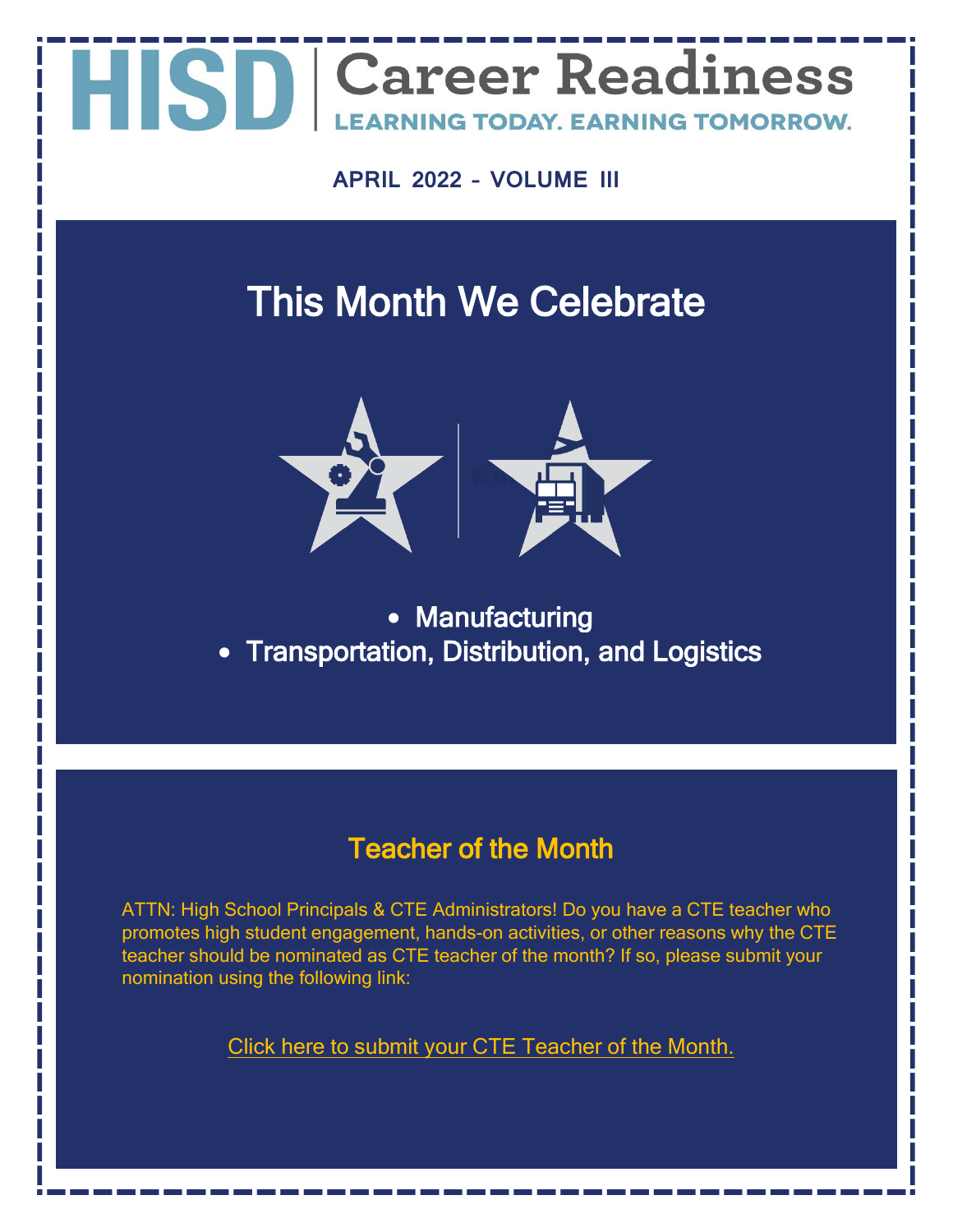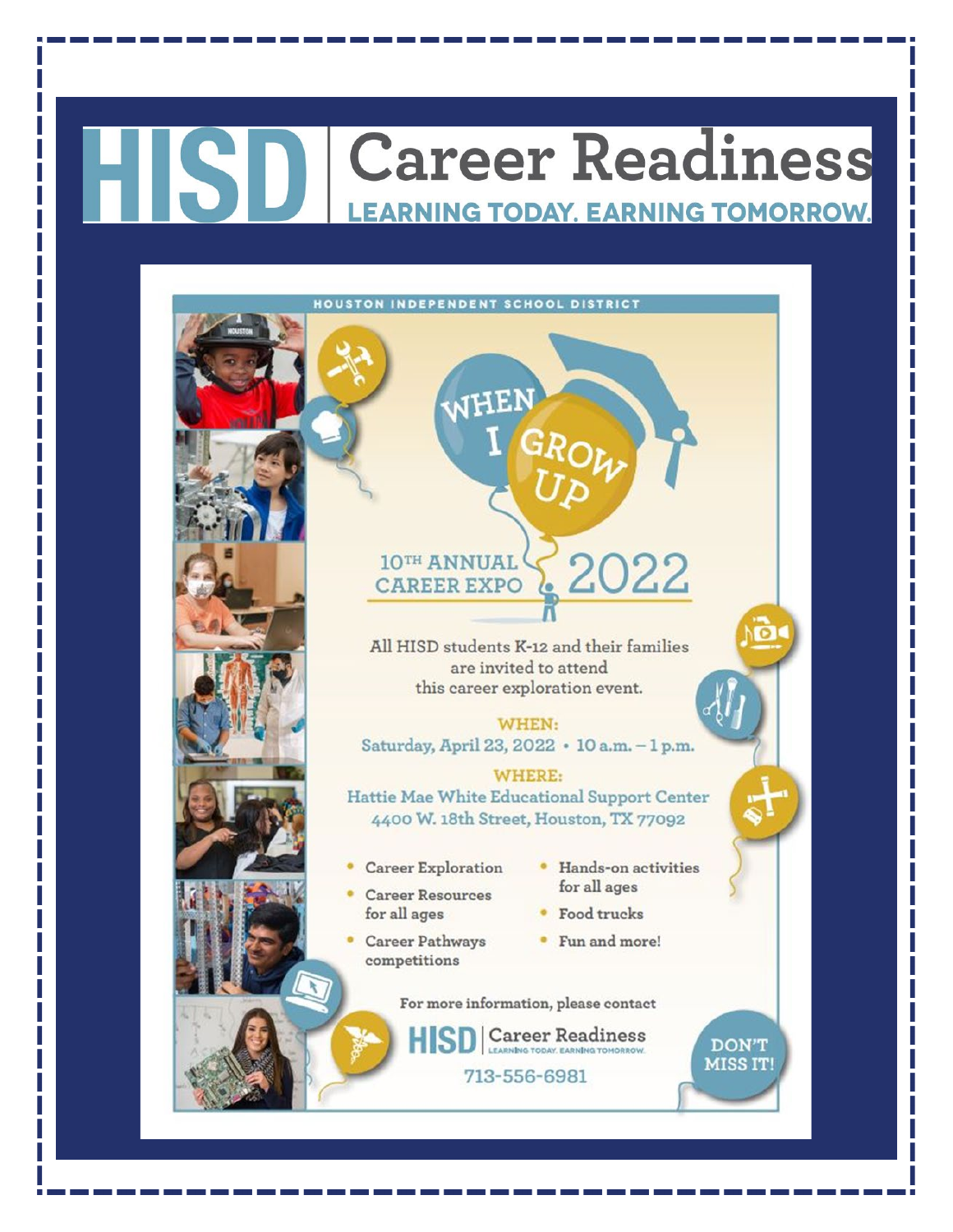## HISD Career Readiness **LEARNING TODAY. EARNING TOMORROW.**

### Summer Conferences 2022 - Professional Development

[Professional Development Request Form](https://forms.office.com/r/P735hNAYv3)

If you are interested in attending a summer conference, apply by May 15, 2022.

All requests will be approved by the campus principal and channeled through an approval process.

| Conference  | <b>Dates</b>        | Audience                                                                                                                                                                                                                                                                                                                           | Link                   |
|-------------|---------------------|------------------------------------------------------------------------------------------------------------------------------------------------------------------------------------------------------------------------------------------------------------------------------------------------------------------------------------|------------------------|
| Certiport   | June 20 - 22        | <b>Business</b>                                                                                                                                                                                                                                                                                                                    | <b>Conference Link</b> |
| <b>CTAT</b> | June 21-23          | <b>Law and Public</b><br><b>Service</b>                                                                                                                                                                                                                                                                                            | <b>Conference Link</b> |
| <b>ASE</b>  | <b>July 12 -15</b>  | Automotive                                                                                                                                                                                                                                                                                                                         | <b>Conference Link</b> |
| <b>THOA</b> | <b>July 17 - 20</b> | <b>Health Science</b>                                                                                                                                                                                                                                                                                                              | <b>Conference Link</b> |
| <b>CTAT</b> | <b>July 18 - 21</b> | <b>CTE Administrators</b>                                                                                                                                                                                                                                                                                                          | <b>Conference Link</b> |
| <b>TIVA</b> | <b>July 24 - 30</b> | Architecture &<br>Construction<br>Arts, A/V<br><b>Technology &amp;</b><br>Communications<br><b>Culinary Arts</b><br>Government &<br><b>Public</b><br>Administration<br><b>Hospitality</b><br>Cosmetology<br>IT<br>Law, Public Safety,<br><b>Corrections &amp;</b><br><b>Security</b><br>Manufacturing<br><b>STEM</b><br><b>TDL</b> | <b>Conference Link</b> |
| <b>ATAT</b> | <b>July 25 - 29</b> | <b>Agriculture Teachers</b>                                                                                                                                                                                                                                                                                                        | <b>Conference Link</b> |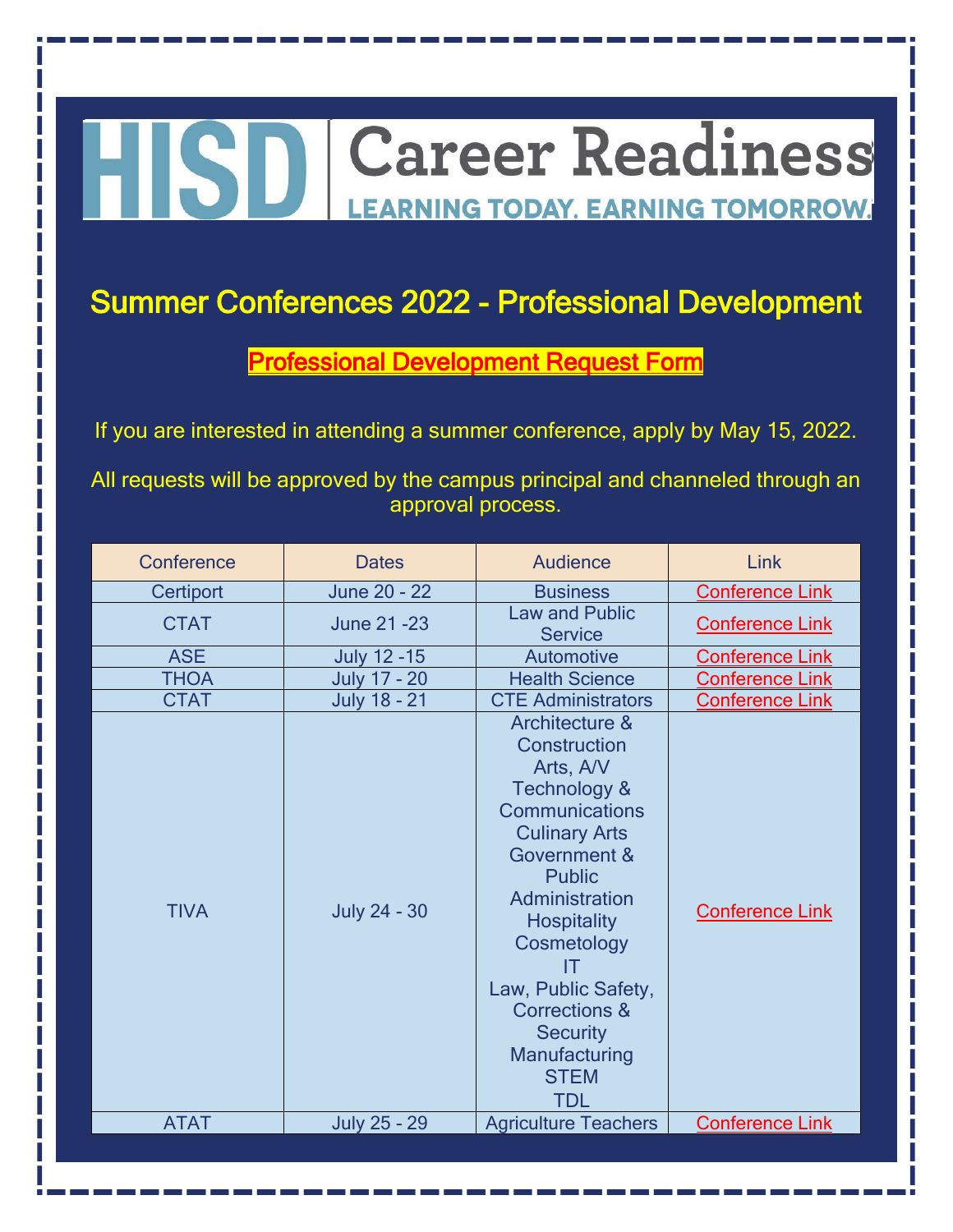### HISD Career Readiness **EARNING TODAY. EARNING TOMORROW.**



Tier 2 Classroom Behavior Interventions Classroom Management 4- 22 - [2022](https://www.escweb.net/tx_esc_04/catalog/session.aspx?session_id=1645351) | 9:00 am – 3:30 pm

Scaffolding Instruction to Support Diverse Learner Needs Inclusive Practices Power Hour 5 - 5 - [2022](https://www.escweb.net/tx_esc_04/catalog/session.aspx?session_id=1671293) | 11:30 am – 12:30 pm

> K-12 State-wide STEM Teacher Training 5 - 17 - [2022](https://www.escweb.net/tx_esc_04/catalog/session.aspx?session_id=1639966) | 8:30 am – 3:30 pm [5 -18 -](https://www.escweb.net/tx_esc_04/catalog/session.aspx?session_id=1639966) 2022 | 8:30 am – 3:30 pm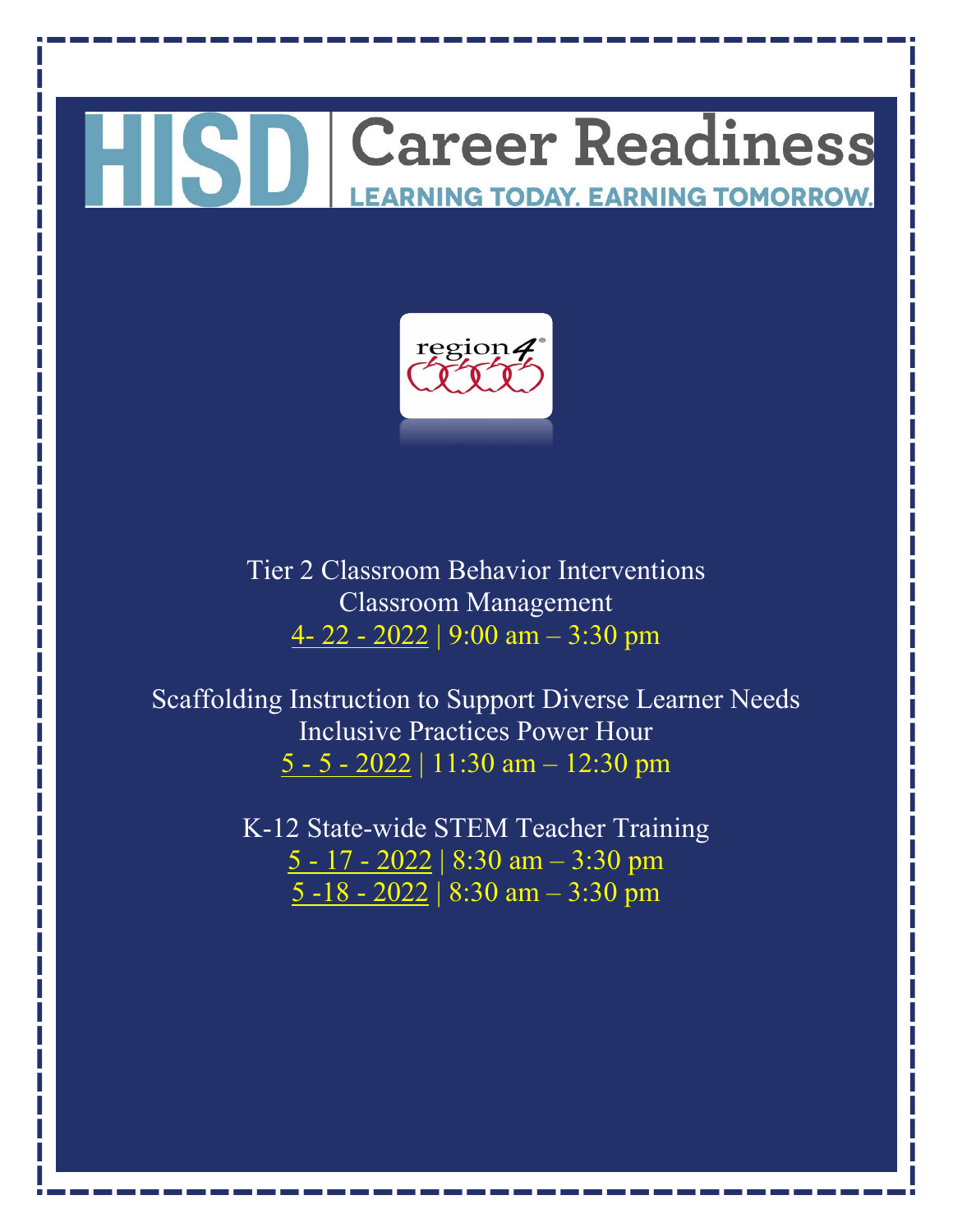### **Career Readiness HISD LEARNING TODAY. EARNING TOMORROW.**

#### **Free course Developing career resilience**



Do you sometimes wish you were more resilient when faced with changes at work? Do you have career plans but feel unsure about progressing with them? If you do, then this free course, *developing career resilience*, will help you to build your resilience and approach career-related change with greater confidence and motivation.

#### **Course learning outcomes**

After studying this course, you should be able to:

- understand the concept of career resilience and assess your own position
- recognize a range of external challenges and their potential to impact on your working life
- use a variety of tactics and techniques that can enhance your career resilience
- identify any external support you might need to build your career resilience
- set yourself appropriate career resilience goals and describe the actions required to achieve them.

#### **[Start Course](https://www.open.edu/openlearn/money-business/developing-career-resilience/content-section-overview?active-tab=description-tab)**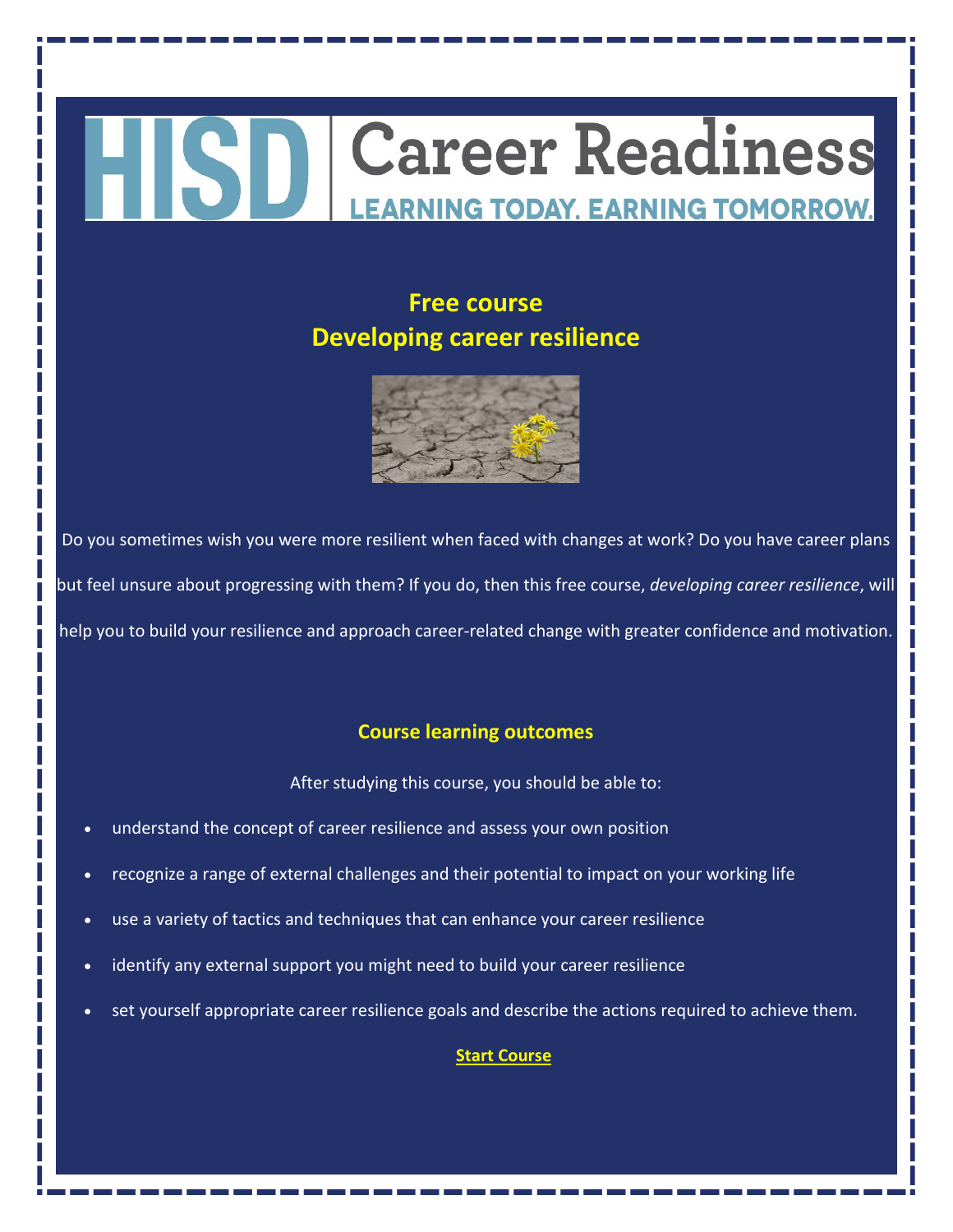#### **Free course Personal branding for career success**



The way you present yourself to your employers, both current and future, plays a crucial part in career success and satisfaction. If you get it right, it can enhance your profile at work, helping you to win interesting projects, promotions, and the respect of your colleagues. It will also increase your chances of being the successful candidate at job interviews.

This free badged course, *Personal branding for career success*, will help you to pick your way through the concept of personal branding, developing, and refining your own brand, and choosing tools and tactics that allow you to present yourself to current and future employers in an authentic and effective way.

#### After studying this course, you should be able to:

- describe what personal branding is and understand how the concept can help you in your career
- understand how relevant marketing techniques and tactics can be applied to branding a person
- define your own, authentic personal brand and know who you want to market it to and why
- promote yourself effectively to employers, both in your workplace and beyond
- devise an appropriate plan of action to develop and promote your personal brand and enhance your career.

### [Start Course](https://www.open.edu/openlearn/money-business/personal-branding-career-success/content-section-overview?active-tab=description-tab)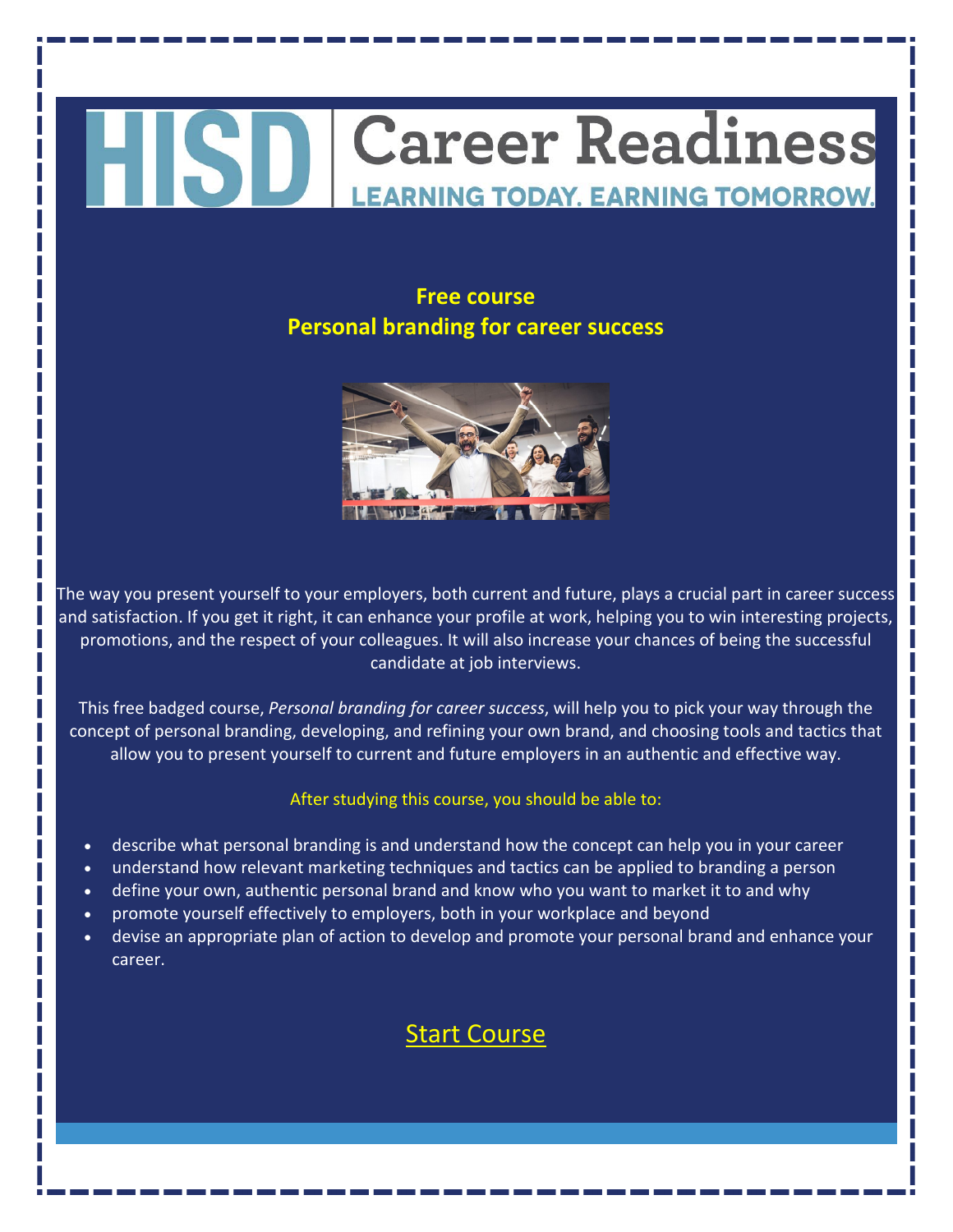

Program

Apr 27, 2022 12:00 PM (GMT-06:00) Central Time (US and <https://attendee.gotowebinar.com/register/8925925975722113552> May 04, 2022 12:00 PM (GMT-06:00) Central Time (US and <https://attendee.gotowebinar.com/register/880910445959557387> May 11, 2022 12:00 PM (GMT-06:00) Central Time (US and <https://attendee.gotowebinar.com/register/8705769662981099535> May 18, 2022 12:00 PM (GMT-06:00) Central Time (US and Canada) <https://attendee.gotowebinar.com/register/6438434849507086606> May 25, 2022 12:00 PM (GMT-06:00) Central Time (US and <https://attendee.gotowebinar.com/register/7641715086177857552>

If you're facing a crisis or need to talk to someone about challenges in your life, the EAP hotline, confidential resource, is available 24 hours a day at no cost to HISD employees. For more information, please **[CLICK HERE.](https://www.houstonisd.org/domain/50555)**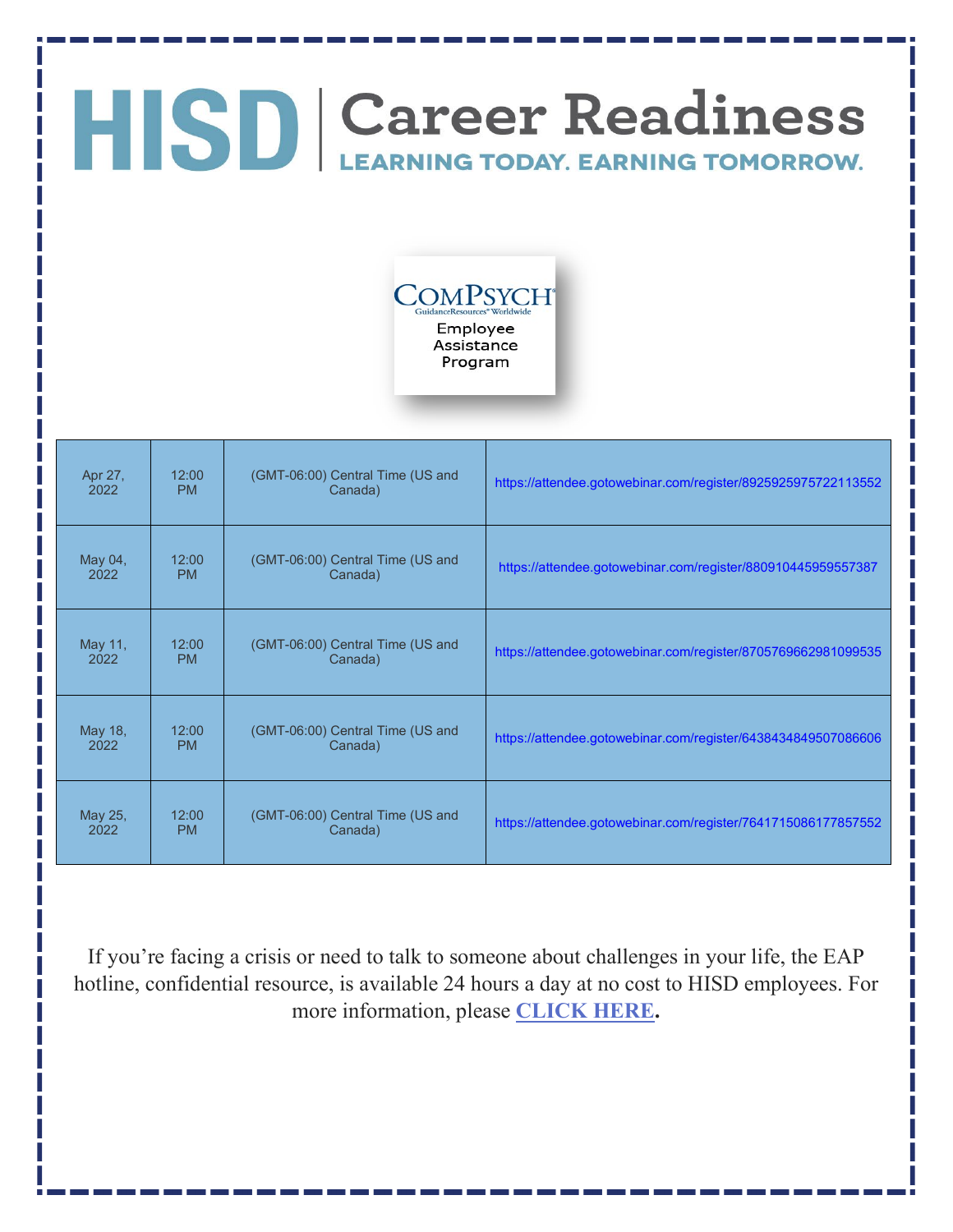### **NASA Upcoming Educator Professional Development Webinars**

**Explore Earth as a System through Sea Ice**

**Event day: April 26,2022 | From: 05:00 PM - 06:00 PM ET**

**[Learn More](https://www.txstate-epdc.net/event-post/explore-earth-as-a-system-through-sea-ice/)**

**Explore Humans in Space: Christa McAuliffe's Lost Lessons in Space on Liquids in Microgravity**

**Event day: April 26,2022 | From: 07:00 PM - 08:00 PM ET**

**[Learn More](https://www.txstate-epdc.net/event-post/explore-humans-in-space-christa-mcauliffes-lost-lessons-in-space-on-liquids-in-microgravity/)**

**Artemis Learning Pathway – Artemis I Special Cargo**

**Event day: April 27,2022 | From: 07:00 PM - 08:00 PM ET**

#### **[Learn More](https://www.txstate-epdc.net/event-post/artemis-learning-pathway-artemis-i-special-cargo/)**

**Artemis Learning Pathway – Artemis I Special Cargo "Student & Family Event"**

**Event day: April 28,2022 | From: 10:00 AM - 10:30 AM ET**

**[Learn More](https://www.txstate-epdc.net/event-post/artemis-learning-pathway-artemis-i-special-cargo-student-family-event/)**

**NASA STEM: Explore Earth with GOES-T Weather Satellite**

**Event day: April 28,2022 | From: 05:00 PM - 06:00 PM ET**

**[Learn More](https://www.txstate-epdc.net/event-post/nasa-stem-explore-earth-with-goes-t-weather-satellite/)**

**Explore Earth: Monitoring Microplastic Pollution from Space**

**Event day: April 28,2022 | From: 07:00 PM - 08:00 PM ET**

**[Learn More](https://www.txstate-epdc.net/event-post/explore-earth-monitoring-microplastic-pollution-from-space/)**

**Explore Flight: Drag Devices**

**Event day: May 02,2022 | From: 06:00 PM - 07:00 PM ET**

**[Learn More](https://www.txstate-epdc.net/event-post/explore-flight-drag-devices/)**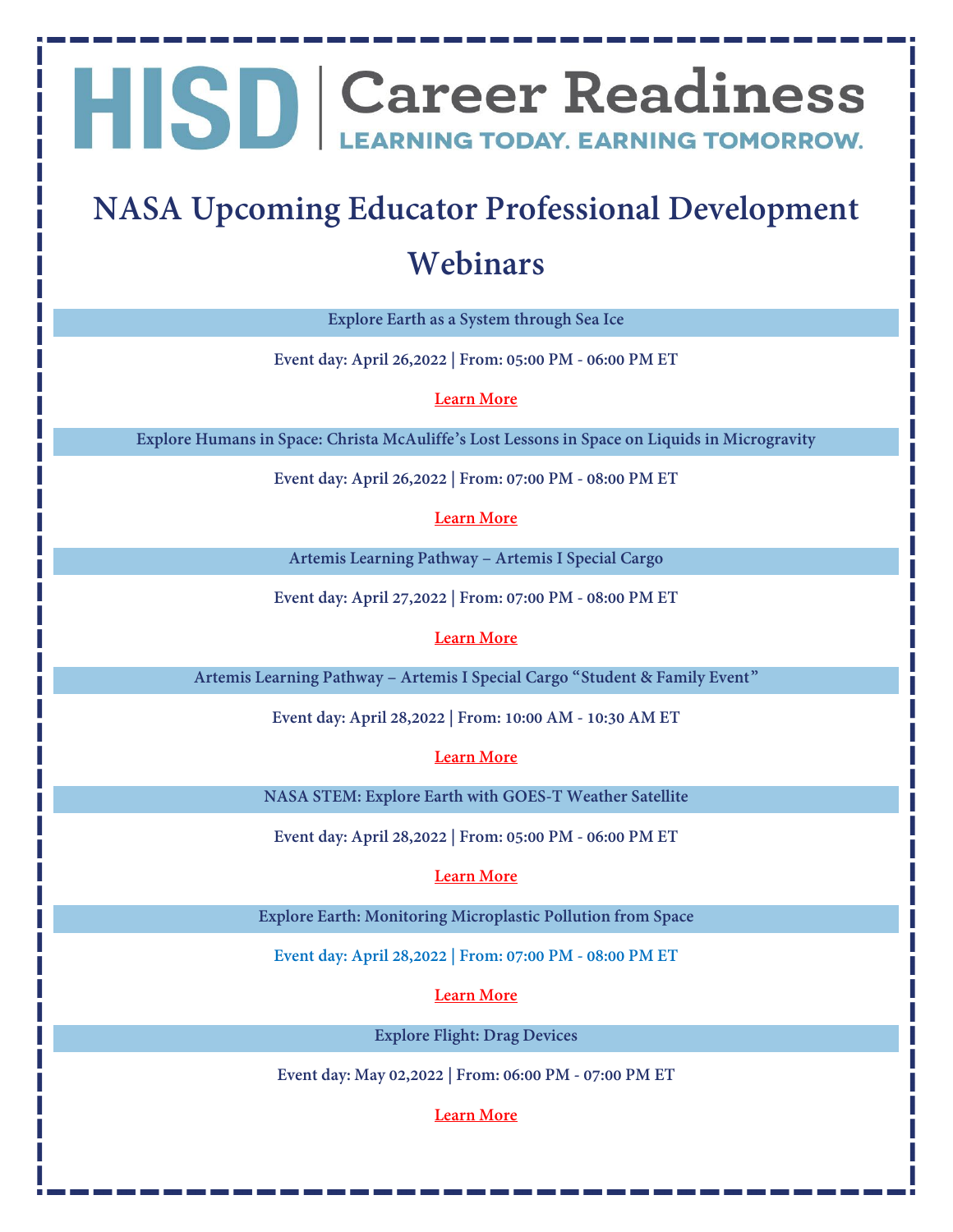#### **2022 High School Hotel Summer Camp**



**Texas Hotel & Lodging Association is offering a 3-day Summer Internship for high school students to learn about Lodging and Resort Management career paths.**

**There are two opportunities to participate in these intensive, fun, and interactive Hotel Summer Camps. One camp will be in Houston (Hilton University of Houston on June 7, 8, & 9) and the other will be in Dallas (Westin Galleria on June 22, 23, & 24).**

**Hotel Summer Camp Registration for students and teachers may be paid with the Texas Education Agency (TEA) 2021-22 Summer Career and Technical Education grant funds. School districts must submit a letter of interest to the TEA by March 28, 2022, to secure grant funds.**

**For assistance in writing such a letter of interest, additional details, and registration forms for these events, please contact Debbie Wieland, THLA Education Outreach & Foundation Director at [dwieland@texaslodging.com](mailto:dwieland@texaslodging.com) or at 512-474-2996.**

**Camp registration forms will be available on this web page on May 1, 2022 or after the TEA 2021-22 Summer Career and Technical Education grant awards have been announced.**

#### **[High School Hotel Summer Camp Flyer](https://drive.google.com/file/d/1scP_V2Hs80M__qpDa2fxnr77KYH0FFMx/view?usp=sharing)**

**[Texas Education Agency 2021-22 Summer Career and Technical Education Grant](https://tea4avalonzo.tea.state.tx.us/GrantOpportunities/forms/GrantProgramSearch.aspx)**

**[Hotel Summer Camp Registration Forms](https://drive.google.com/file/d/1mVv8nC7bvHdMNkHjVeSgIgjpc78OJtP9/view?usp=sharing)**

**[Dallas Hotel Summer Camp Agenda](https://drive.google.com/file/d/1xmIeD8wg87cOestz8U_tPFLsZ9qfAkrP/view)**

**[Houston Hotel Summer Camp Agenda](https://drive.google.com/file/d/1ES2rR-Y9ksMz2Zf8bLTb5btqyEDJPrs_/view?usp=sharing)**

**<https://texaslodging.com/2022-high-school-hotel-summer-camp/>**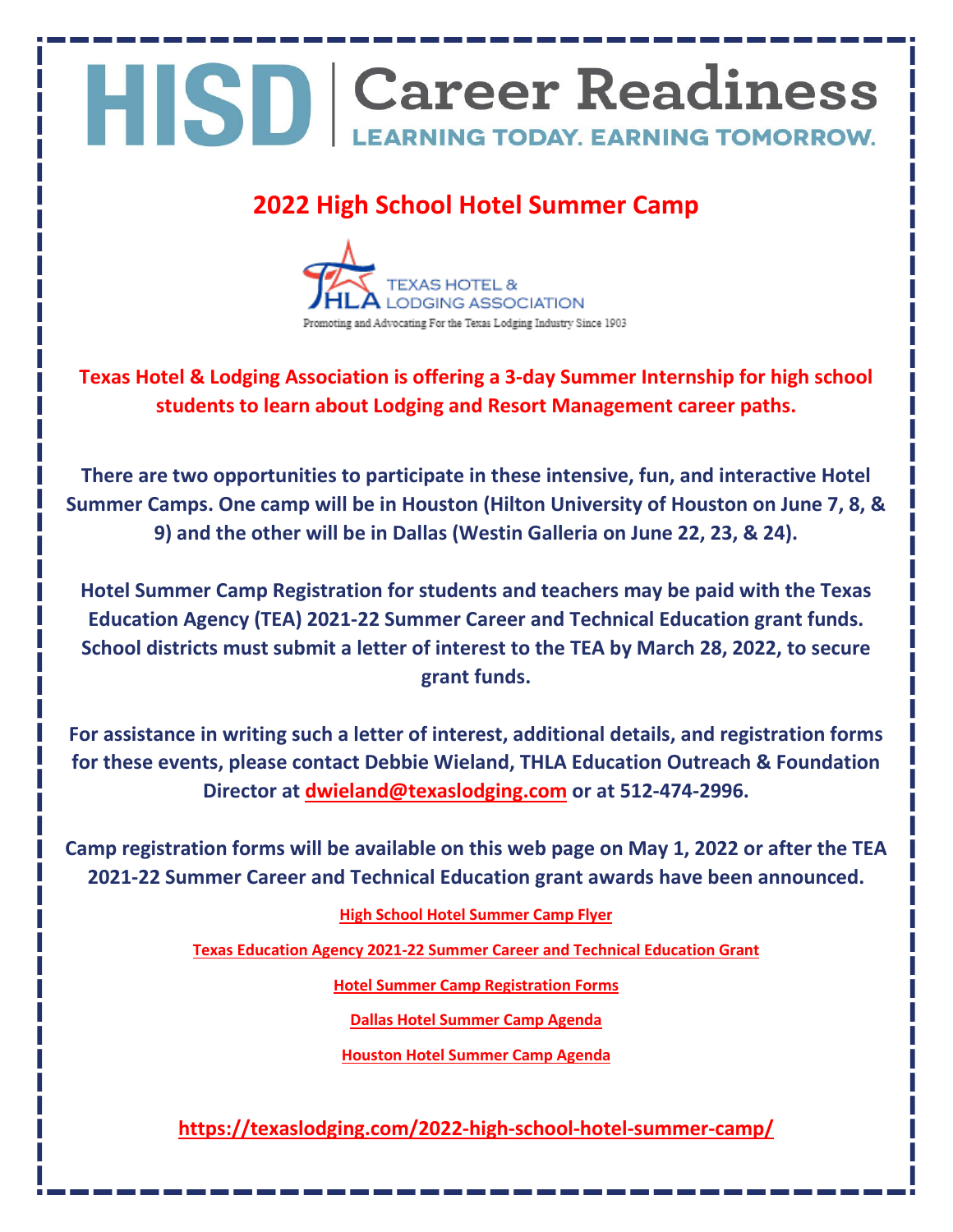

**LEARN** about new "green" careers

**GET HIRED** for jobs at the City of Houston, CenterPoint, Waste Management and many more!

**TECH, ENERGY, ENVIRONMENT and CONSTRUCTION JOBS starting at \$15/hr.** for ages 16 and up!

**FREE** community resources

**PAID** training programs

**INTERACTIVE EXHIBITS (electric)** transportation Ride & Drive)

**MUSIC! FOOD!** 

\*Must be present to win items

**REGISTER for a chance to WIN** a laptop, tablet or VR headset!







#### HCC SOUTH CAMPUS | 1990 Airport Blvd. | Houston, TX 77051

The Green Opportunities Houston Career Expo is designed to create new educational and employment opportunities for Houstonians in Complete Communities, and to maintain collaborations between the City of Houston and green industry organizations and companies. To learn more: Ken Williams | Ken.Williams@houstontx.gov